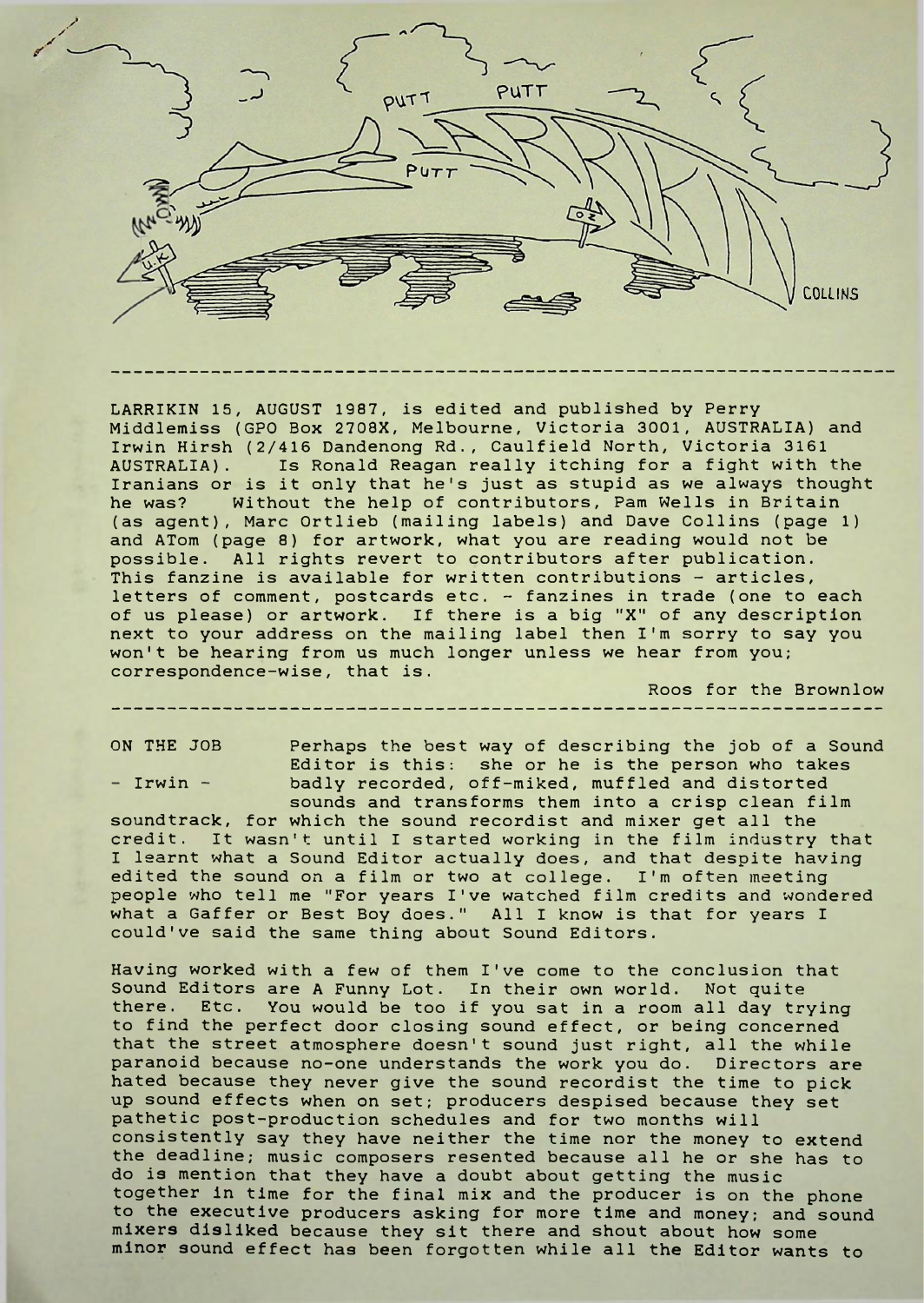do is go home and sleep off the effects of having worked 120 hours a week for the past fortnight trying to meet the mixing deadline.

With all this within their psyche Sound Editors never seem able to get their job out of their minds. You go down to the pub for lunch, and their ears are constantly pricked up, listening to the sounds around them. You'll be chatting about the goings-on in the Cricket Test and suddenly someone is regretting that they didn't bring along a recorder as "that background pub chatter would be great for a scene in reel five." You get back to the office, and someone rings the editor about getting together on the weekend and in mid-sentence the editor will stop to listen to the traffic atmosphere out the window.

I've just finished assisting two sound editors, Rex and Owen, on a tv mini-series called Dusty. The series is about a champion sheepdog and his owner and the farm they work on, and despite its having an Australian setting has been sold to French tv but not to an Australian television station. Of the two editors Rex is the atypical sound editor, while Owen is the exception to the rule. This can mainly be attributed to the fact that Owen fell into sound editing when he really wanted to become a film editor. This is much the same as me, only doing sound assisting when there is no film assisting to be had.

As with any other job sound editing has its own shorthand jargon. When someone wants a dog barking sound effect all they ask for is "A dog bark." A horse galloping sound effect becomes "A horse gallop." And so on. One time, just after we'd been discussing the latest on the football scene and how it was great that Collingwood weren't going too well this season, and how all Collingwood barrackers are a lower form of life, Owen found that he needed a magpie call. "Hey Rex!" he screamed. "Have you got a good magpie?" It took all my willpower to not scream back "There's no such thing as a good Collingwood supporter", but <sup>I</sup> managed it.

We were working in some newly designed rooms, being, in effect, the product testers of the rooms for the producer. One result of all this was that when we'd matched chairs to the various tables, benches and editing machines, we had one stool which didn't match one work-bench. My stool and my work-bench, worst luck. The stool was about 12 cm too tall, so that every time <sup>I</sup> worked at the bench I'd come away with sore knees from having to press them hard against the edge of the bench and, depending on what work <sup>I</sup> was doing, a sore back from having to bend over from that great height.

"Look", said Owen, "I'll bring in a hacksaw and we'll cut that stool down to size. <sup>I</sup> don't particularly want my assistant going on workers' compensation."

A few days later and Owen still hadn't brought in the hacksaw. When he arrived the next day <sup>I</sup> asked him if he'd remembered it.

"Oh no, tomorrow for sure."

Just then Rex walked out of his room. "Are you after a hacksaw?" he asked.

There was something wrong in the way he put the question. I looked at Owen, and he'd also picked up on the tone in Rex's voice. <sup>I</sup> turned to look at Rex and glanced back at Owen.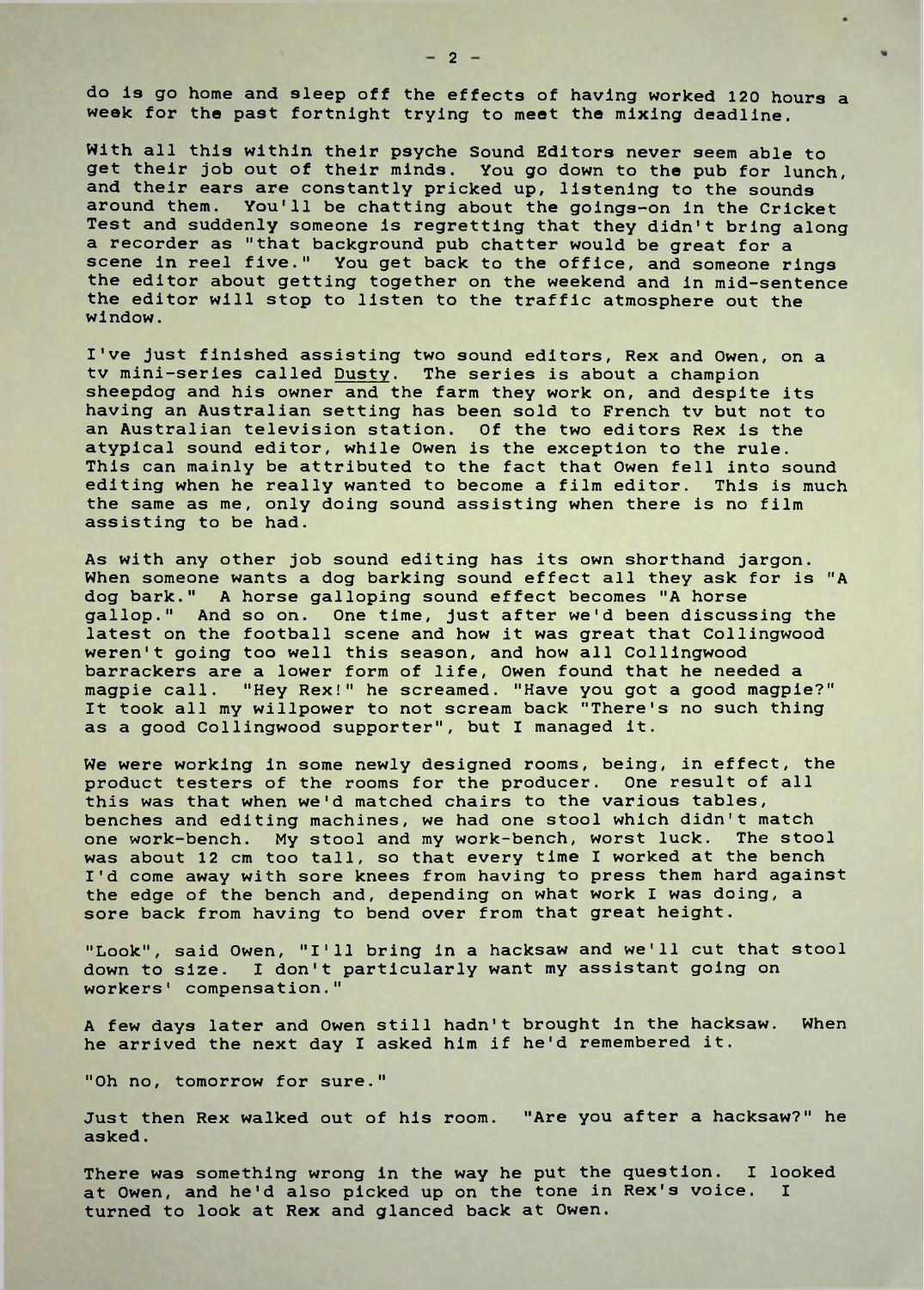"Well, I reckon if we were to rub a quarter inch sound tape against the legs of this stool long enough, it should do the trick."

"I think you're right Irwin. There's no need for me to bring in that hacksaw tomorrow after all." And without batting an eyelid turned around and retreated to his room. My eyes followed Owen's back, and when his door closed <sup>I</sup> went back to work, leaving Rex standing there wondering what it was he had said.

-------------------------------

Come to think of it, I never did get that stool fixed.

ONCE IN A LIFETIME For the past twelve months my health has been the worst <sup>I</sup> can ever remember. In August last - Perry - year I came down with a viral infection that had many of the same symptoms as glandular

fever; mainly characterised by an overwhelming feeling of lassitude whenever physical activity was so much as contemplated, let alone undertaken. A slow walk down the street for the morning paper usually about noon - was enough to put me out for the day.

This whole thing lasted about three weeks until I got so bored with daytime television (I couldn't concentrate on anything long enough to be able to read) that <sup>I</sup> forced myself back to work. A bad mistake. Not allowing my body time enough to recover properly meant <sup>I</sup> was destined for relapses over the next six months along with what seemed like a continuous stream of coughs and colds.

Over the past couple of months, my immune system appeared to be getting on top of all the bugs that happened to sneak in and my health problems plummetted rapidly towards non-existence. Until last week that is. Ten days or so before I'm due to spend 26 hours cooped up in a plane on my way to Europe, the first tickle in the throat started and within a day <sup>I</sup> was staring down the barrel of a full-blown case of tonsilitis. Fortunately that didn't eventuate and the whole problem settled down to one of an irritating cold. Except that my sore throat seemed not to get any better.

The trouble was, with a week to go, I had a lot of things to do and a lot of people to catch up with, in particular a day at the football and a large group of people for a Vietnamese banquet at a local restaurant on the same day. In the end something had to give and it was my voice. For the first time since I can remember my voice just packed up completely - all <sup>I</sup> had left was a faint croakey whisper. And to top it all off, Robyn and I attended the last of the AFI Award Screenings the next day; a film called THE YEAR MY VOICE BROKE. I've heard of life imitating art, but that is ridiculous.

THE LEMON PANCAKE THEORY Bored with the fannish habit of attending overseas conventions in order - Yvonne Rousseau - to attract several years of attention for not having produced a trip report

afterwards, I am writing in advance a true and accurate report of Conspiracy '87, which I won't be attending - my observations being made additionally unprejudiced by my never having been in Britain.

------------

The most vivid memories of Conspiracy for Australians were, of course, of cricket on the beach; they swiftly learned to explain, when dismissed from the wicket at either end, that the rain just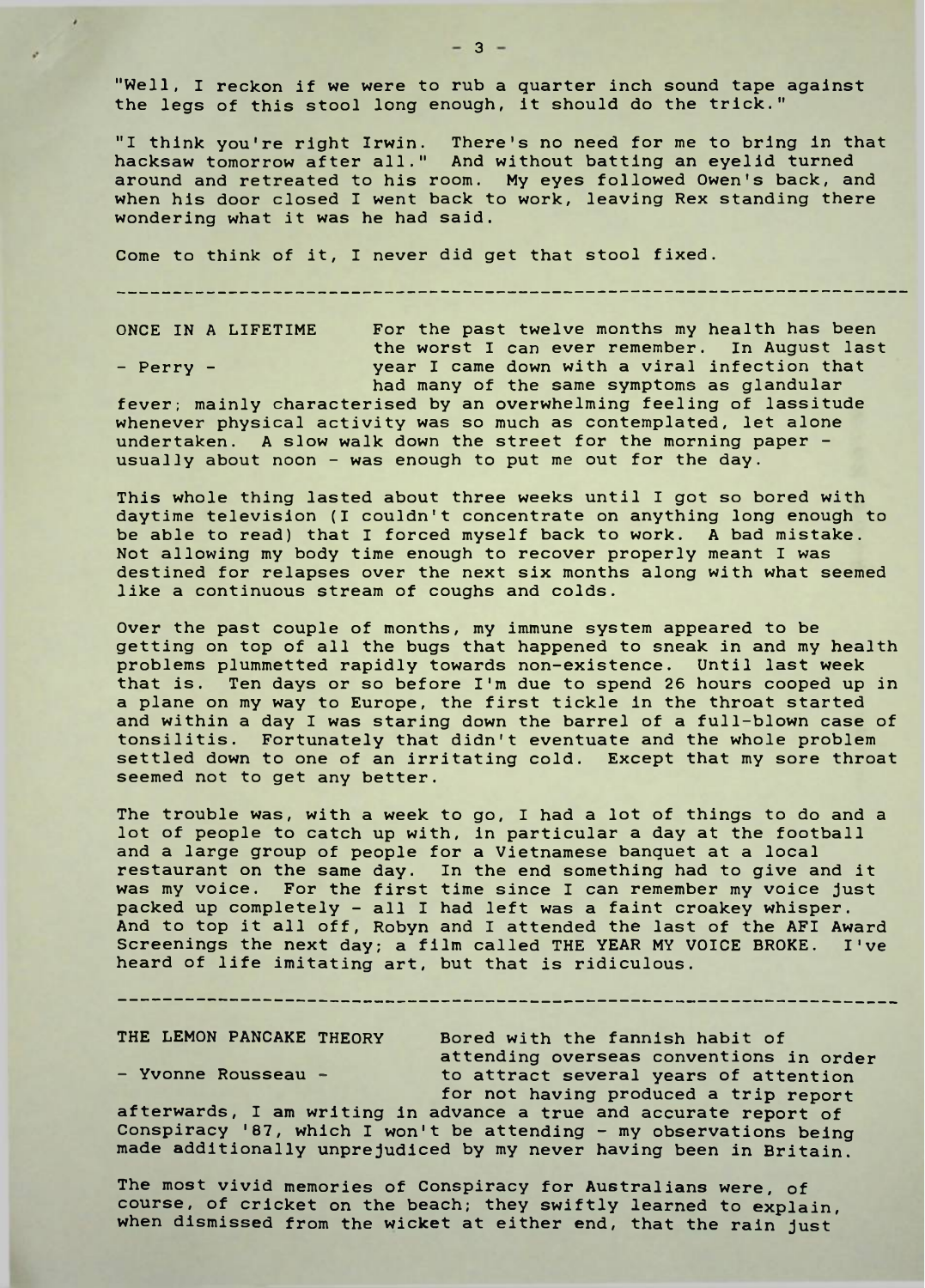then had been slanting right into their eyes - although they were never adept at dodging the little pebble castles left around by children on summer holidays with buckets and spades. Within doors, they were somewhat incommoded at parties by what the Britisher, Christine Brooke-Rose, has called 'the flabby English desire to paw and fondle', combined with the delusion which Britisher, John Verney, reveals: 'I would have liked to dance, to shout, to make some kind of demonstration. A Frenchman, an Australian, would have done it naturally, but somehow I could not.' In the bar, it was another and sterner matter, the British fans proving that Britisher, Robert Morley, was correct that 'in the intolerance league, the British are still top.' Behind their pale and innocent flowerlike faces and their open and unapproachable manners, it was clear that each one granted a caricaturist's attention to the disarmingly friendly although terrifyingly-aggressive-looking American - the characteristically 'lazy', 'gross' or pathetic European - the astonished-and-aggrieved-looking Australian wearing several hastily-purchased sweaters from Ye-Olde-Crafte-Shoppe in Brighton...

The Serious Programme Items and the Celebrity Introductions went, of course, much as usual; and Russell Blackford was not after all destroyed by his Lemon Pancakes habit - which at Eastercon made his team late for a Quiz which they were sure they would otherwise have won, and which more recently at St Kllda's Danube restaurant caused him to defy the waitress's command to have an apple-based dessert instead. Britisher Edmond Crispin assures us that Gervase Fen (who surely closely resembles most inhabitants of Britain) is addicted to out-of-date Americanisms; combine this with out-of-date American Damon Runyon's information that 'different guys have different names for dolls, such as broads, pancakes, and cookies and tomatoes, which I claim are not respectful' - and one sees how easily an international misunderstanding could have been brought about by requesting lemon pancakes in Brighton.

LETTERS FROM OUR MATES (issue 13) - compiled by Irwin -

Although it was a little late in arriving, any postcard from Walt Willis has something worth quoting:

...I was fascinated by the Foyster story of the book avalanche. This could of course have been avoided by the ingenious solution to the book storage problem devised by H. Ken Bulmer --- the Single Transferrable Bookshelf. All you need for this is one stout shelf 1mm longer than the width of the room. Wedge this between the walls and fill it with books. Fill it real tight. Then take the shelf away and start again. Not only does this allow you to have all the spines level, it imposes a salutary discipline on your reading habits, it being necessary to move the shelf under the book you want to, as it were, take out. And it discourages borrowers.

> Speaking of keeping things tidy, somewhere, sometime, someone has to come up with a repository of fanzine titles which have already been used. At the suggestion of Marc Ortlieb we were considering changing the name of this fanzine. Mike Glicksohn managed to head us off at the pass:

<sup>I</sup> do hope you haven't already changed the name of LARRIKIN to TAPEWORM since that title has already been used for a fanzine, certain issues of which are probably now quite valuable. Jay Haldeman published six or seven issues of that title many years ago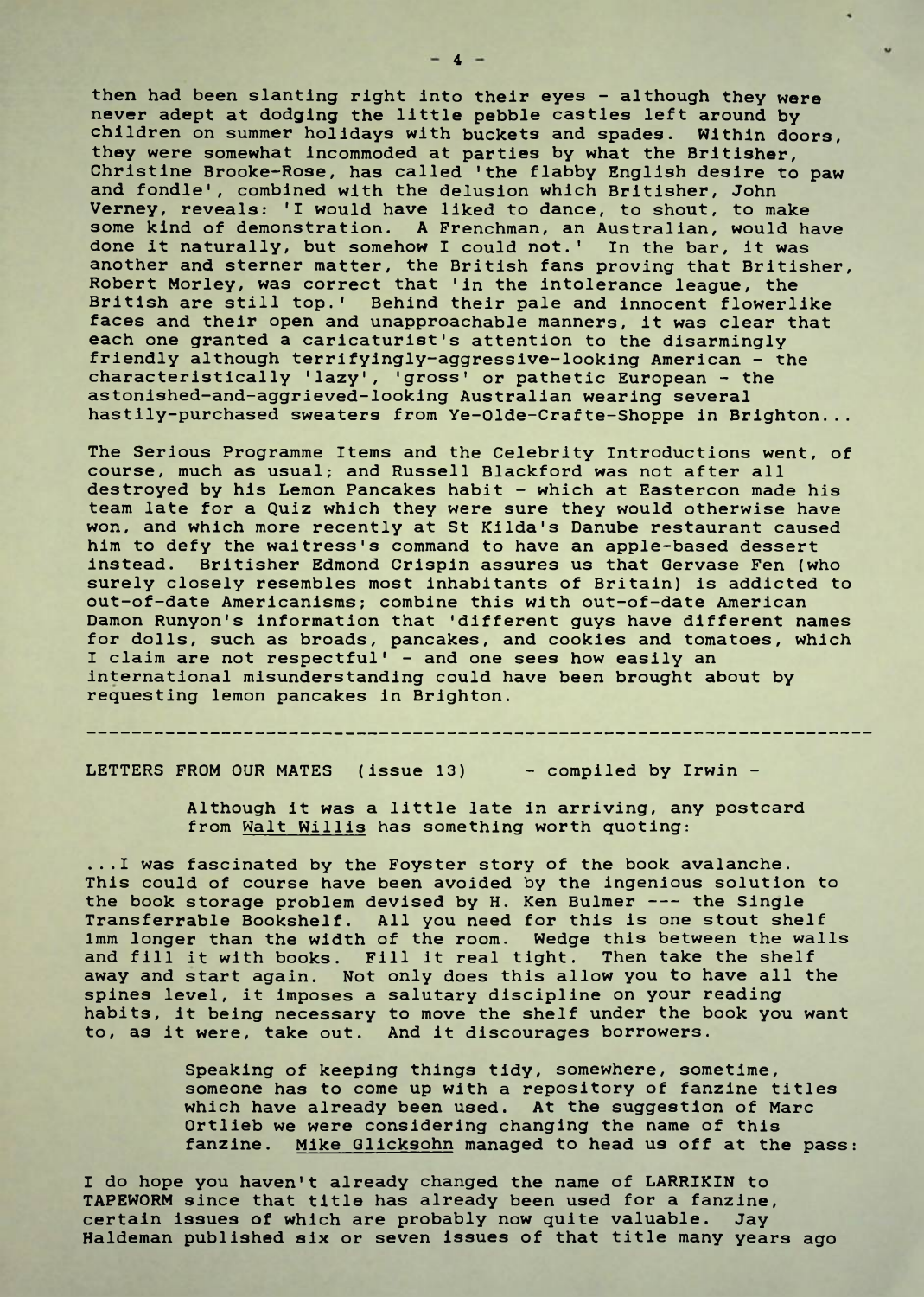and among other things one of them contained the first appearance of what was later to become Joe Haldeman's first professional science fiction sale. <sup>I</sup> imagine there are some completists who, had they known that, would avidly seek out that issue for their Haldeman collection. (Sealed bids may be sent to me at my usual address.)

Several years ago, on one of my returns to Britain, I went out with a group of London fans to try the infamous curry I'd been reading about in so many of the fanzines of the time. As it happens, I'm one of those macho hot-food types who enjoys really hot food so despite being warned by the knowledgable Brits <sup>I</sup> ventured to try the hottest available curry on the menu. To my surprise it was quite edible, not the liquid fire I'd been led to expect at all, although certainly hot even by my standards. On the other hand (or elsewhere), the next day <sup>I</sup> discovered that whereas constant exposure to chili and hot sauce had built up an apparent immunity in my mouth, the other end of the digestive system was not quite so prepared. That stuff burnt like hell on the way out! And all the beer in the world wouldn't have helped me at that moment. You can tell Marc Ortlieb he got off lucky!

I share Irwin's ambivalence towards the concept of zoos but when the zoo is well done (as the Toronto zoo is) with lots of space for the animals as closely resembling their natural habitat as possible then the positive aspects far outweigh my negative reaction to seeing a natural creature encaged. (The Toronto zoo is probably one of the top two zoos in North America and <sup>I</sup> recommend it without hesitation to anyone who likes zoos in any way at all. But it requires several miles of walking to see even a goodly part of it so it isn't for the faint of heart or short of breath.) As it happens, Doris and <sup>I</sup> spent last Saturday at the zoo and picked up applications for its Adopt-an-Animal program. (You get an official adoption certificate for a specifically named animal along with various other perks not available to the general public. I was tickled by the line "Of course, all the adopted animals remain at the Zoo," just for the brain-dead with good intentions.) The fees at our zoo run from \$20 (which will get you an arrow poison frog or an eastern box turtle etc) all the way to \$2500 (for an African elephant or Bengal tiger.) I'm toying with the \$100 for a capybara since I've always thought they were mistreated (in a non-physical way, of course) by most zoo visitors who tend to ignore them completely or, even worse, laugh at the poor guys. After all, it isn't their fault nature made them almost as silly (and silly-looking) as a wombat, is it?

> Zoos seem to be the favoured topic for our letter writers this time around. Dave Collins has a sad tale to tell.

I remember visiting Southhampton zoo when I was a boy and finding it a terrible experience. The big cats were kept in cages smaller than my lounge while chimps were kept in cages where little imagination was used in giving them things to climb on (a couple of pieces of wood and an old car tyre hanging from the roof). But the sadest thing for me was a baby elephant left on its own in a compound with a moat round it. The poor creature spent all its time standing on the edge of the moat, one foot hanging in the air, trying to reach across to the public. <sup>I</sup> got great delight a few years later when the elephant made a break for freedom and spent a couple of days loose on Southhampton Common.

After a lot of protests and a few demonstrations the zoo was finally closed and the site now stands empty. I would like to see more British zoos closed as they just don't have the space needed. I

 $-5 -$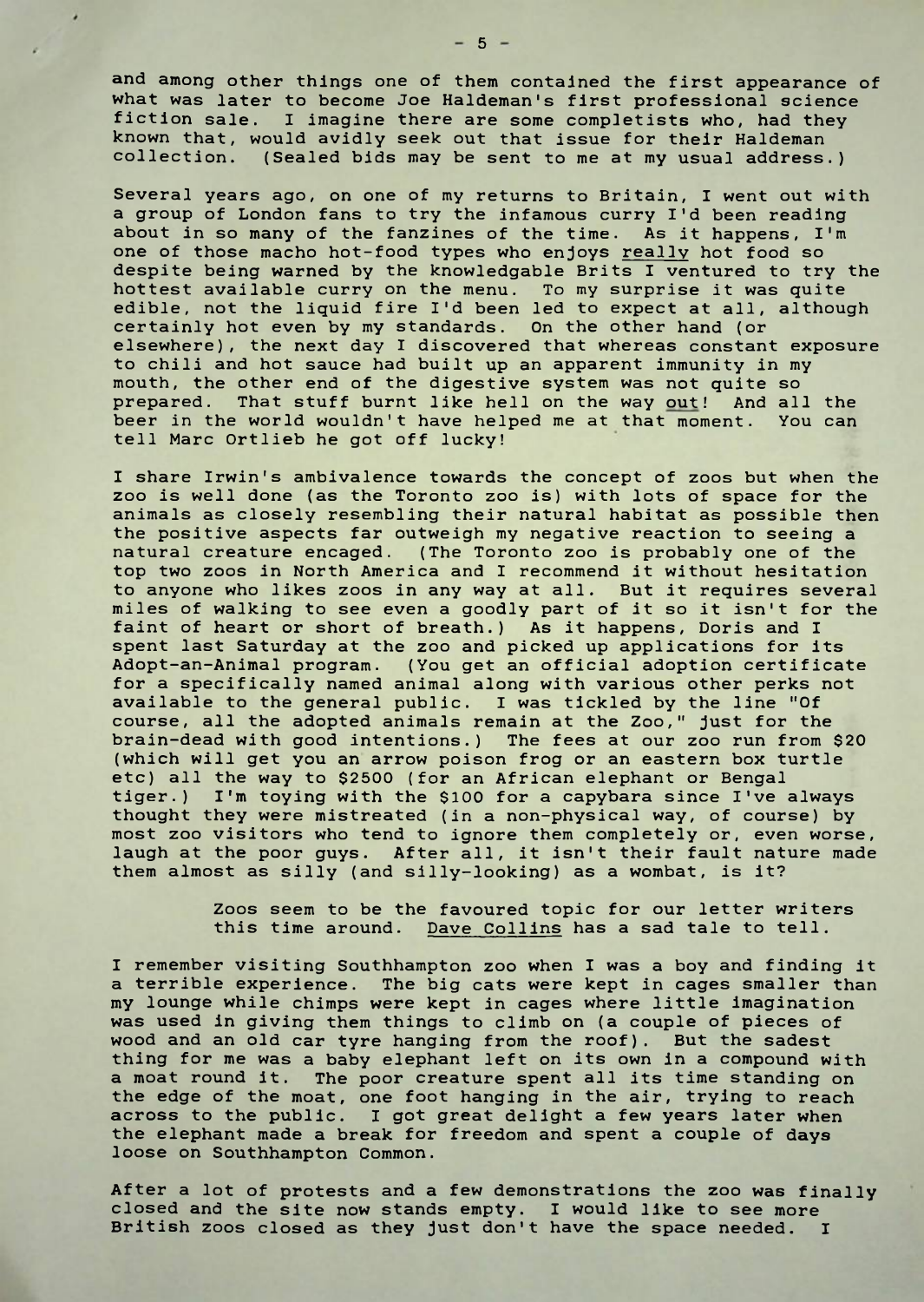would be interested in seeing the size of one of your zoos and comparing it to one of ours.

> Many years ago the management of Melbourne's zoo recognised that some of the enclosures left a lot to be desired. The saddest were the bear enclosures, which were just a slab of concrete with a small concrete hut at one end. All four or five enclosures were exactly the same, except for the polar bear enclosure which was painted white. Eventually these enclosures were deemed to be the useless things the public knew them to be, the bears were relocated (Sydney's Taronga Park Zoo?) and a lot of time and money was devoted to getting the enclosures right. Late last year the first of those new enclosures was opened and now, for the first time in years, the Melbourne Zoo has a bear on display. Here's Pamela Boal:

I got the impression from tv wild life programmes that Australia was beginning to be very aware on conservation issues and had some successful programmes running. I should not have thought the Australian zoos would long be behind Europe and the rest of the world where enclosures rather than cages are becoming the norm. Nor should <sup>I</sup> be too despondent about breeding, China has now managed to breed 100 pandas in captivity (well the pandas breed, the Chinese people provide the captivity) it is the loss of habitat not the capturing that endangers the panda. Because of the loss of habitat it is a sad fact that if some species (this applies to birds as well as animals) do not breed in captivity they will not breed at all and will be extinct, so while breeding programmes might have started as justification after the event there is now a genuine need and one that is ever more successfully being fulfilled.

Sue Thomason has written with a problem:

I'd be grateful if you could tell an ignorant Podean (well, if you lot are Antipodean <sup>I</sup> guess that makes me geographically a Podean?) how official a name for "New Zealand" is Aotearoa? Like, if <sup>I</sup> use it as a postal address should I include the English colonial imposition of a name in small print, or will the GPO recognise and expedite mail addressed to Aotearoa alone? Also can you clue me in on the political implications of using the indigenous name? I speak as one who witnessed mail addressed to CYMRU arriving via CYPRUS (though that may have had more to do with bad handwriting than anti-Welsh sentiment...)

> <sup>I</sup> became aware of the term "Aotearoa" only when <sup>I</sup> started receiving fanzines from the land. Given that, <sup>I</sup> suspect it would be best to still use "New Zealand" when addressing mail to the place.

WE ALSO HEARD FROM: Chris Mier, Lyn McConchie and Peter Smith, who writes "What's this? Harry Warner saying Alkan died at the hands of his bookcase? A nice story but a story only. One of the many apocryphal tales, like poor Marie Antionette saying let them eat cake. Fiction is sometimes stranger than truth."; Mark Winkler, Linnette Horne who still seems to be sufferring a little from her last trip across the Tasman. Mandy Brewin and Stewart Jackson who tells us that "compared to the Victoria Park throat leapers Sydney cockroaches are but babies."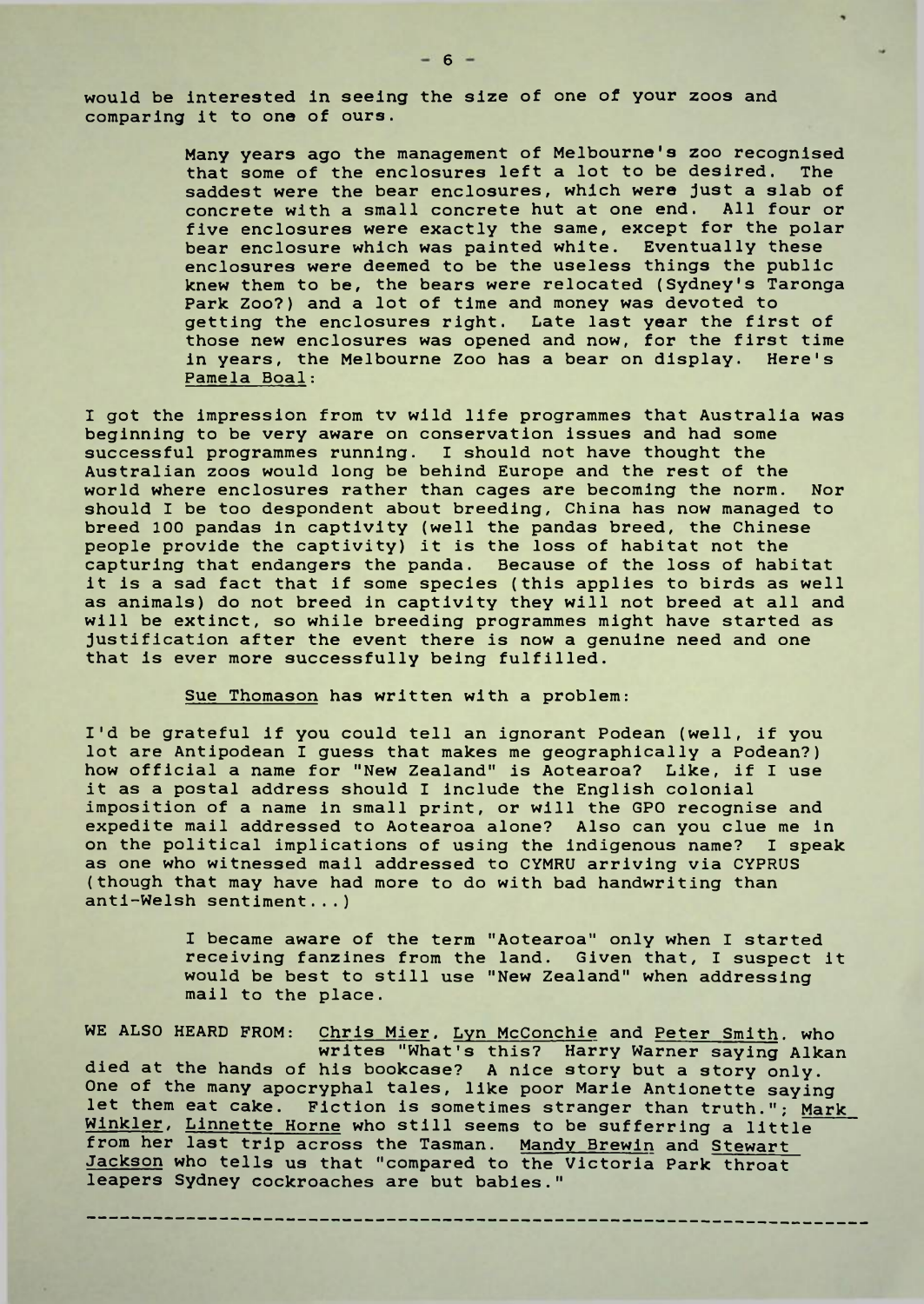$\ddot{\phantom{0}}$ 

the name of 'Lucky'.

LANGUAGE Lost dog: three legs, blind in left eye; large scar in throat; bullet wound behind - John McPharlin - right ear, left ear missing, tail broken in two places; recently castrated; answers to

The preceding has absolutely nothing to do with what follows, but <sup>I</sup> saw it in the Sydney Morning Herald this morning and <sup>I</sup> just had to share it with someone. What I really want to talk about is (are) words, which also happens to be the name of Alan Peterson's weekly column in the S.M.H. and I recommend it to those fortunate enough to be able to get a hold of the best news rag in the country. I love be able to get a hold of the best news rag in the country. the English language, despite what I may do to it after a few beers, because it embodies so much of our cultural heritage in its lexicon. Of course it must be borne in mind that, unlike the dead past in a history book, the language is a living, changing thing and so it occasionally goes out with the wrong sort of boy. I'm referring particularly to Americans, who have been responsible for the propagation of some unfortunate choices of expression, as well as most of the uglier neologisms of recent times. It is little wonder that England and the U.S. (and by implication, Australia as well) have been described as nations divided by a common language.

What <sup>I</sup> particularly love is playing with words, as Spike Milligan did in the Goon shows or as Victor Borge has done (his 'phonetic punctuation' and 'inflationary language' sketches are both masterpieces). How about Billy Connolly's comparison of the linguistic appeal of the word 'vagina' with the boredom of the word 'penis': "Vagina sounds like a romantic Caribbean island, Penis just sounds like a village at the arse-end of Cyprus".

There are four books which should be standard for every word fan: a dictionary (the Shorter Oxford for preference, of course); "Roget's Thesaurus" (in the standard format, not this new 'dictionary' version... what a load of rubbish); "The Oxford Dictionary of Quotations"; and "Fowler's Modern Usage". For anyone who has already worn out the entertainment value of these (if that's possible), may <sup>I</sup> also recommend: "The Superior Person's little Book of Words" by Peter Bowler (Methuen, 1979). Rather than attempt to describe this book at any length, the following quotation, which is my favourite (and yes, <sup>I</sup> have read all the way through this book, even though I'm only quoting from the 'A' section) should serve to convey its flavour and style:

Avuncular,a. In the manner of an uncle. An interestingly ambiguous - indeed multiguous - word, since there is no fixed or universal pattern of behaviour for uncles. An experimental canvassing of the author's acquaintances revealed a widespread assumption that avuncular behaviour was benevolent, mildly paternal, gently jocular, mature and dignified. However, one respondent admitted to having an uncle Morris who was twenty-three years old, wore a gold ear-ring in his nose, played viola da gamba with an innovative rock group and had recently been expelled from the Hare Krishna movement for tattooing indelicate mandalas on the soles of his feet.

Now that I've rambled this far from my original intention, <sup>I</sup> might as well go on talking about books - a French one this time. I never could understand why it was called the language of "love" when it only had one word for both "like" and "love" (or maybe that's why)

 $-7-$